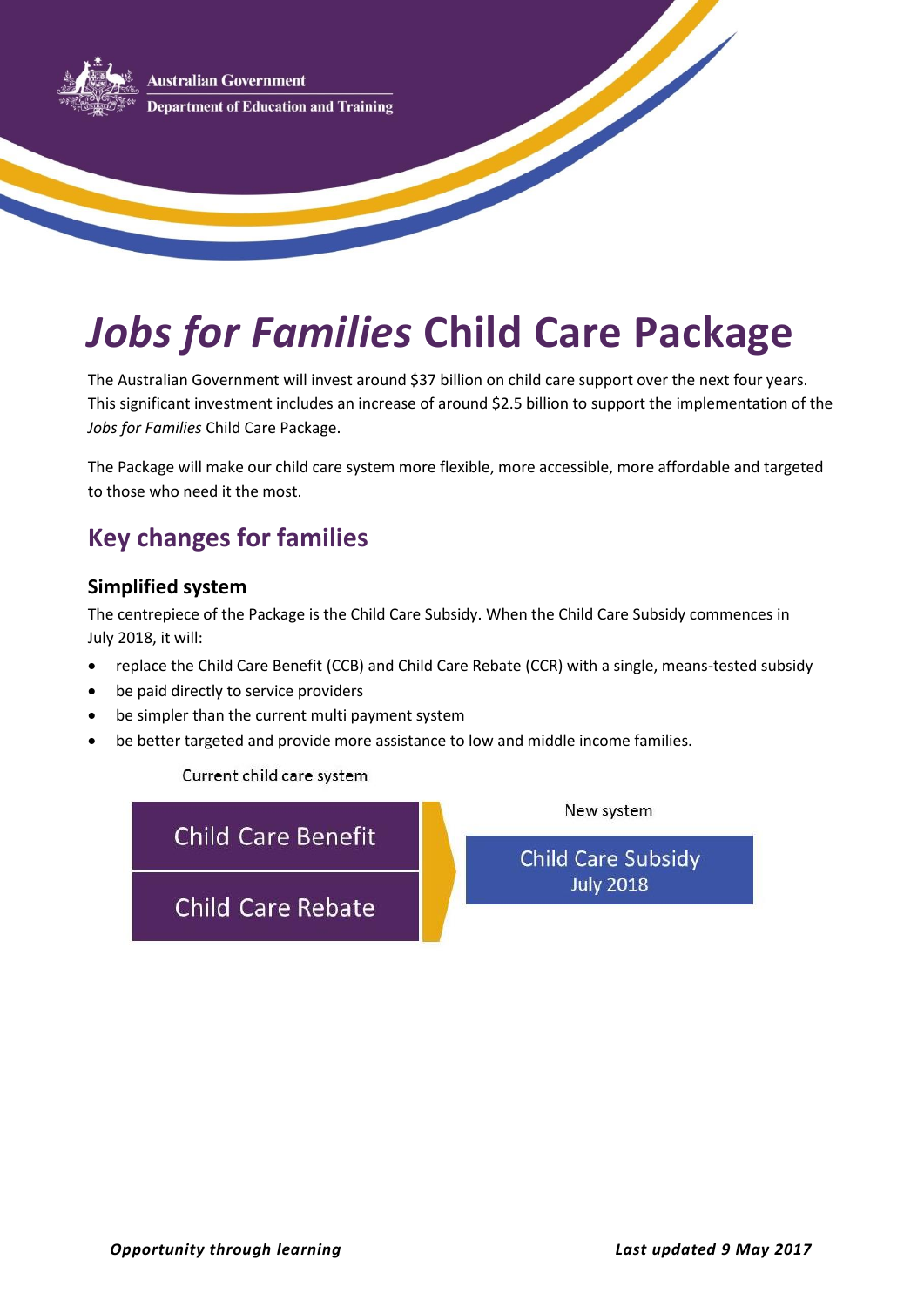### **Family Income**

Families earning \$65,710^ or less will receive a subsidy of 85 per cent of the actual fee charged (up to 85 per cent of an hourly fee cap). For family incomes above \$65,710^, the subsidy tapers down to 20 per cent when family income reaches \$340,000^. For families with incomes of \$350,000 or more, the subsidy is zero per cent.

| <b>Combined Family Income</b>           | Subsidy per cent of the actual<br>fee charged (up to relevant<br>percentage of the hourly fee cap) |
|-----------------------------------------|----------------------------------------------------------------------------------------------------|
| Up to \$65,710^                         | 85 per cent                                                                                        |
| More than \$65,710^ to below \$170,710^ | Tapering to 50 per cent*                                                                           |
| \$170,710^ to below \$250,000^          | 50 per cent                                                                                        |
| \$250,000^ to below \$340,000^          | Tapering to 20 per cent*                                                                           |
| \$340,000^ to below \$350,000^          | 20 per cent                                                                                        |
| \$350,000^ or more                      | 0 per cent                                                                                         |

\*Subsidy tapers down by 1 per cent for each \$3000 of family income.

When the subsidy commences the hourly fee caps will be:

| Service type                     | <b>Maximum hourly fee cap</b> |
|----------------------------------|-------------------------------|
| Centre Based Long Day Care       | $$11.55^{\circ}$              |
| Family Day Care                  | \$10.70^                      |
| <b>Outside School Hours Care</b> | $$10.10^{\circ}$              |

**^ Note:** These provisions of the Package will be increased by CPI for implementation in July 2018.

For families earning more than \$185,710^ an annual subsidy cap of \$10,000^ per child will apply.

Families will receive a **fortnightly statement of child care usage** from their service provider, which includes the payment of the subsidy and out of pocket costs. This will make the service more accountable and provide greater transparency for families' entitlements.

#### **Activity test requirements**

Family eligibility for the Child Care Subsidy will be determined by a three-step activity test, more closely aligning the hours of subsidised care with the combined hours of work, training, study or other recognised activity undertaken, and providing for up to 100 hours of subsidy per fortnight.

| <b>Step</b> | Hours of activity (per fortnight) | <b>Maximum number of hours of</b><br>subsidy (per fortnight) |
|-------------|-----------------------------------|--------------------------------------------------------------|
|             | 8 hours to 16 hours               | 36 hours                                                     |
|             | More than 16 hours to 48 hours    | 72 hours                                                     |
|             | More than 48 hours                | 100 hours                                                    |

A broad range of activities will meet the activity test requirements, including paid work, being self-employed, doing unpaid work in a family business, looking for work, volunteering or studying. There will be exemptions to the activity test for parents who legitimately cannot meet the activity requirements.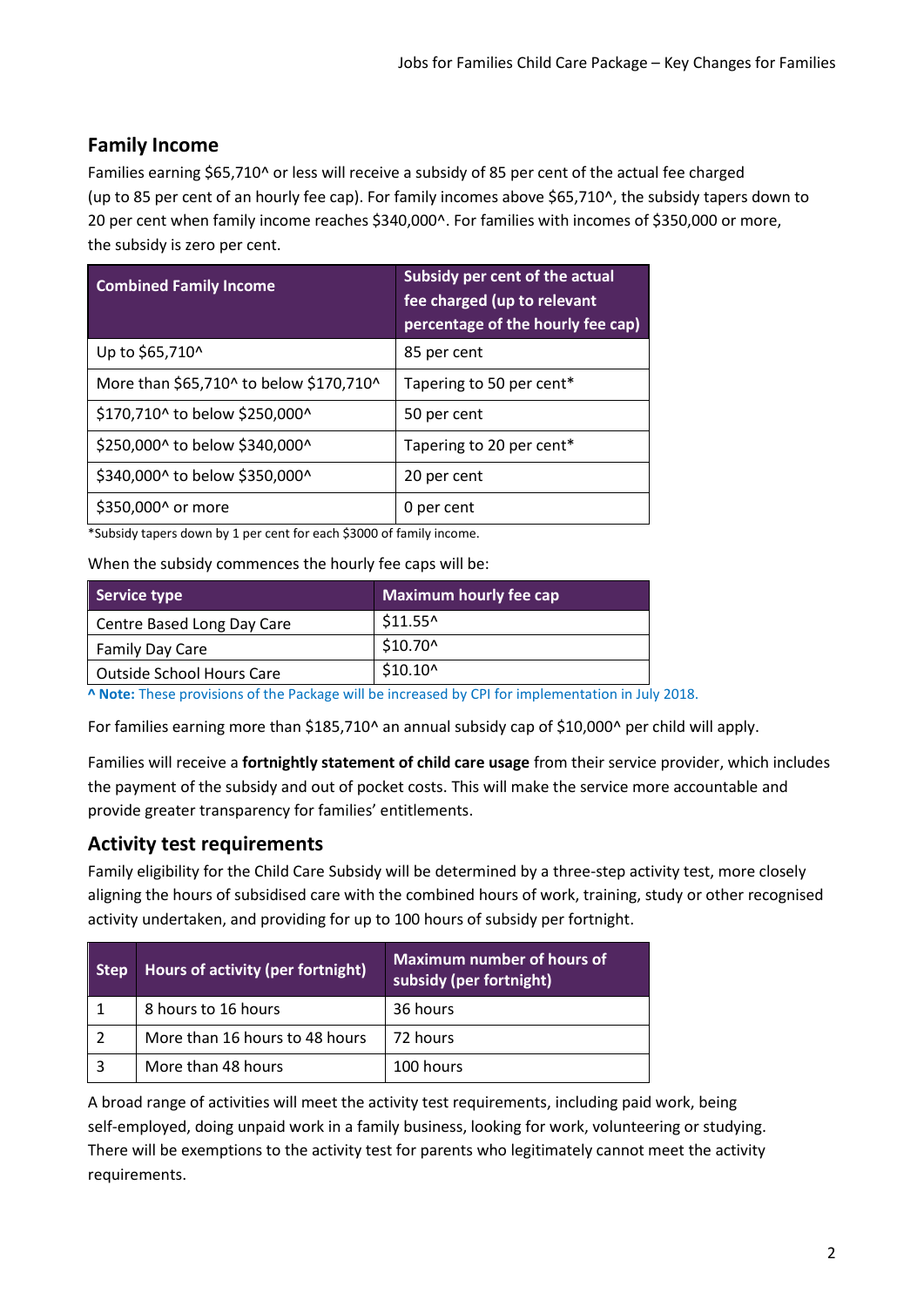Low income families on \$65,710^ or less a year who don't meet the activity test will be able to access 24 hours of subsidised care per fortnight without having to meet the activity test, as part of the Child Care Safety Net.

For the first time, families who currently use Budget Based Funded services will be eligible for child care fee assistance.

### **Support for disadvantaged and vulnerable families**

The Package also provides targeted additional fee assistance through a new **Child Care Safety Net**.

The **Child Care Safety Net** is being progressively rolled out from July 2016 and will help vulnerable families and children to address barriers in accessing child care, while encouraging parents to enter and return to the workforce.

The Child Care Safety Net and has three components:

1 the **Additional Child Care Subsidy (July 2018)** – a top up payment for families who are genuinely disadvantaged.

| <b>Extra support for</b>                                                                                                                                | <b>Additional subsidy</b>                                                                                                                                     |
|---------------------------------------------------------------------------------------------------------------------------------------------------------|---------------------------------------------------------------------------------------------------------------------------------------------------------------|
| Children at risk of serious abuse or<br>neglect; grandparent primary carers on<br>income support; families experiencing<br>temporary financial hardship | A subsidy equal to 100 per cent of the actual fee charged (up<br>to 120 per cent of the hourly fee cap), up to 100 hours of<br>assistance per fortnight       |
| Parents transitioning to work from<br>income support                                                                                                    | A subsidy equal to 95 per cent of the actual fee charged (up to<br>95 per cent of the hourly fee cap), hours of assistance<br>determined by the activity test |

- 2 the **Community Child Care Fund (July 2018)** a grants program to assist services to:
	- reduce the barriers in accessing child care, in particular for disadvantaged or vulnerable families and communities
	- provide sustainability support for child care services experiencing viability issues
	- provide capital support to increase the supply of child care places in areas of high unmet demand.

\$61.8 million of the CCCF will provide a third funding stream for Budget Based Funded services to ensure their viability in the new system. This is in addition to the Child Care Subsidy and the Additional Child Care Subsidy.

The Connected Beginnings program, which is part of the CCCF, commenced in July 2016. The program provides for the integration of child care, maternal and child health, and family support services in a number of Indigenous communities experiencing disadvantage, as recommended by Andrew Forrest in his review of Indigenous jobs and training - *Creating Parity*.

3 the **Inclusion Support Programme (commenced July 2016)** – assists mainstream services to improve their capacity and capability to provide inclusive practices and address barriers to participation for children with additional needs, particularly children with disability.

Refer to the *Jobs for Families* Child Care Package Child Care Safety Net Fact Sheet for additional information.